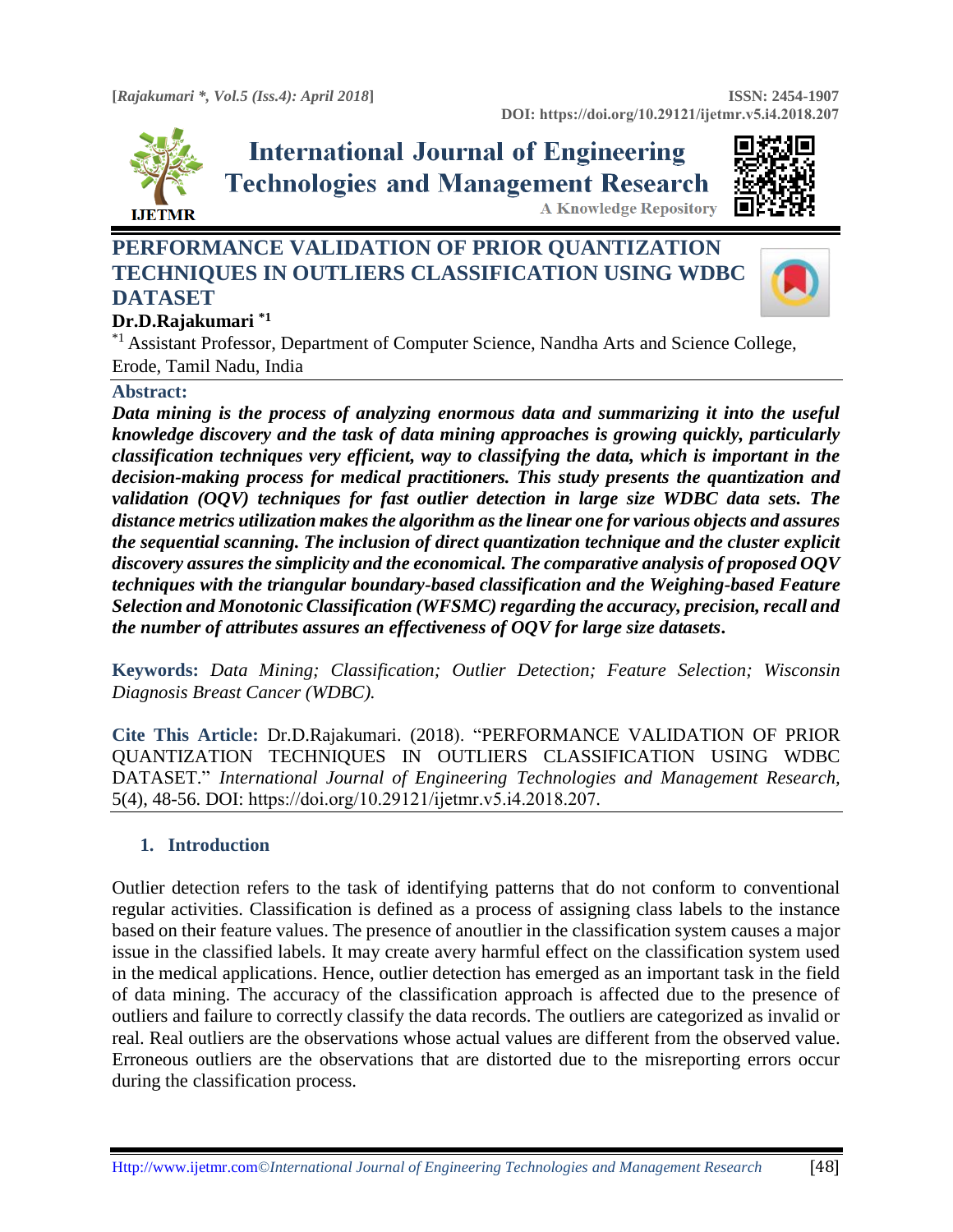**DOI: 10.5281/zenodo.1244713**

Feature selection algorithms are grouped into three, namely, supervised[1], unsupervised[2] and semi-supervised[3] on the basis of labeling, un-labeling and partially labeling respectively. Multiview learning algorithms are applicable to analyze the presence of correlated and complemented information on data. But, the selection of selective features via multi-view learning on single view data is the challenging task. An unsupervised feature selection approaches are used to overcome the problem in multi-view analysis. They utilizethe three information namely, data cluster center, the comparison between data and correlation between different views. A rough calculation of cluster labels introduced the noise due to the discrete nature leads to misguidance in feature selection. Robust spectral learning employs in unsupervised feature selection for the improvement of strength. In general, the data in high dimensional and a large space are labeled. The synchronized explore of labeling and un-labeling of data difficult by using the unsupervised feature selection approaches. Detection of the outliers is a critical task during the classification process due to the following issues. Small subsets of data instances that are located proximate and sensitive to the small changes in the attribute values resulting due to the switching of the classes. Variation in the accuracy of the classification model due to the presence of outliers in a dataset. Also the inability to correctly classify the data records near the boundary.

## **2. Related Work**

The main objective of the outlier detection process is to isolate the observations that are considerably dissimilar from the remaining data. Due to the dimensionality, detection of the outlier in the high-dimensional data was a challenging task. Radovanovic et al[4]demonstrated that the distance-based outlier method had produced more contrasting outlier scores in the high dimensional data. This was done by reexamining the reverse nearest neighbors in the unsupervised outlier detection process. However, the distance-based outlier detection method was highly expensive. Angiulli et al[5]introduced a distributed method to detect the distance-based outliers in very large datasets. Improved efficiency and scalability of the distributed method for the increasing number of nodes was realized through the experimental results. Due to the potential quadratic time complexity, the distance-based outlier detection technique was difficult to utilize efficiently in very large datasets. Sequential and distributed algorithms were developed to address this problem, by combining the indexing and disk block accessing techniques.

The proposed algorithms have shown significant improvements when compared to the state-ofthe-art distributed methods. Pham and Pagh[6]suggested a novel random projection-based technique to estimate the angle-based outlier factor for all data points. The theoretical analysis of the quality of approximation was introduced to guarantee the reliability of estimation algorithm. The empirical experiments on the synthetic and real-world datasets have demonstrated the efficiency and scalability of the proposed approach to very large high-dimensional datasets. A novel outlier detection model was introduced to detect the outliers that differ from the normal instances by considering the combinations of different subsets of attributes. The outliers in the arbitrarily oriented subspaces of the original feature space were searched by using the proposed model.

Inspired by the Local Outlier Factor (LOF), a density based outlier handling algorithm was proposed. The minimum point of distance variance for every object was calculated for outlier detection. The major drawbacks of the density-based clustering approach were the sensitivity of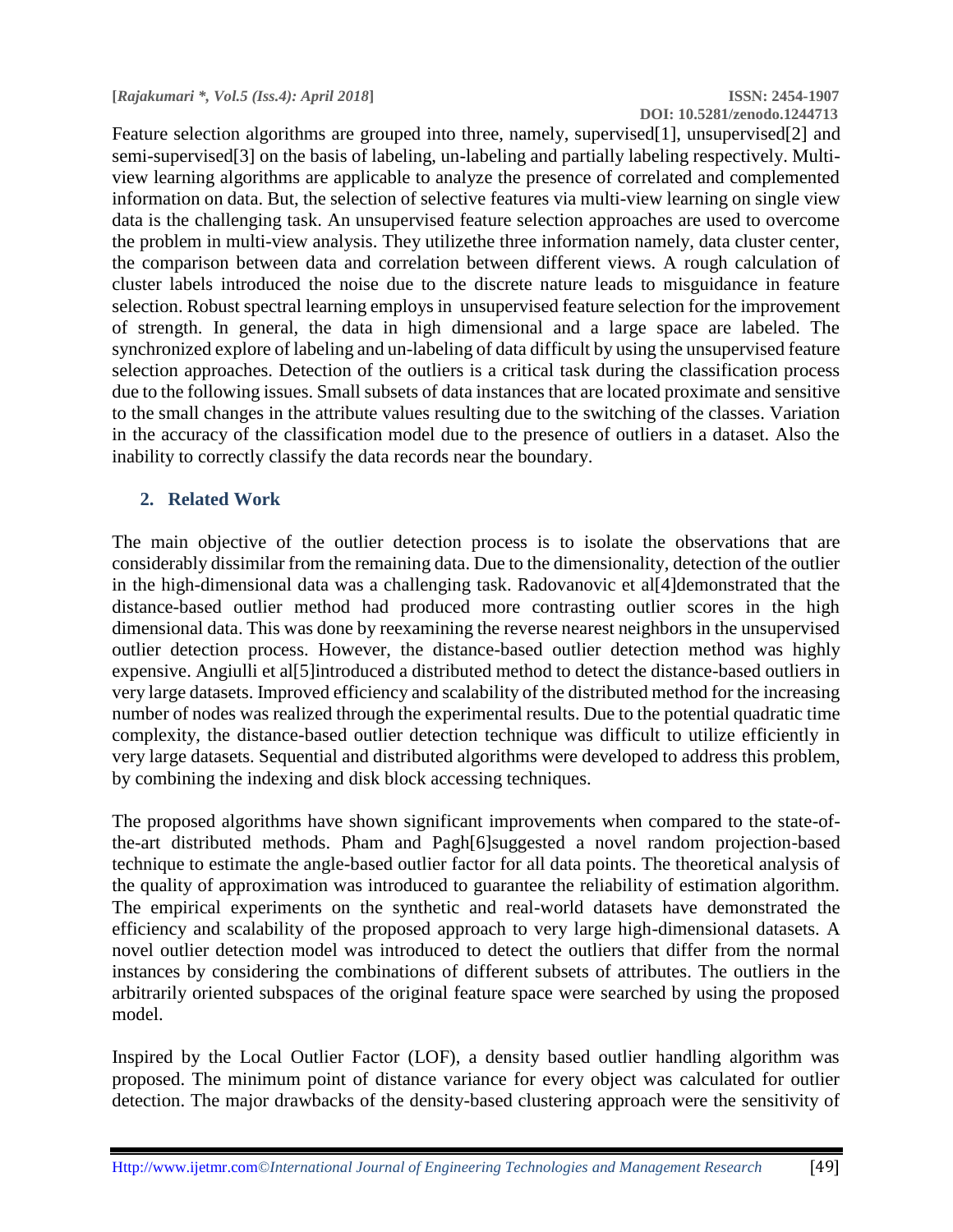the algorithm with respect to the density of the starting object and inefficient identification of the adjacent clusters of various densities. The computational complexity was also too high an algorithm called as Anyout capable of solving anytime outlier detection was introduced. A confidence measure for Any Out was proposed for the improved performance of the algorithm on constant data streams. The diagnosis of disease and early prediction of stages of cancer required the quality improvement in feature selection process. Sharma et al[7]designed the data mining model by using Probabilistic Neural Network (PNN). The PNN based selection model improved the accuracy and effectiveness of the treatment. The discovery of knowledge patterns in multiclinical categorization was an important process .Jacob et al[8]analyzed the various feature selection algorithms namely, fisher filtering, runs filtering, stepwise discriminant analysis and RELIEF on error rate minimization. The comparative study improved the decision-making process in classification.

The simultaneous tracking of multi-level expressions of genes in the clinical data performed by using microarray. But, high dimensional feature vectors in microarray provided the maximum cost and risk in the over-fitting process. Kumari et al[9]presented the combination of filter and wrapper approaches to obtain the best feature vectors in the microarray. The classification performance dependent on input dimensionality. Hence, the feature selection process was enhanced to reduce the dimensionality Bolón-Canedo et al[10]reviewed the characteristics of microarray data and the selection methods applied to microarray data namely, Correlation-Based Feature Selection (CBFS), RELIEFF and minimum Redundancy and Maximum Relevancy (mRMR). They addressed the problems such as imbalance and the complexity. The task creation and the formulation of rules for decision making involved in the data mining framework. The complexity, size and variants of dataset made the conventional techniques were unsuitable in OD and OC. Rajakumariand Pannirselvam[11]proposed the novel Triangular Boundary-based Classification (TBC)that contained the training and testing algorithms to overcome the challenges in conventional techniques. The incorrect classification instance rate was substantially reduced in TBC. The deterioration of feature selection and classification performance occurs due to the relevant or irrelevant feature and noise in the traditional algorithms. Rajakumari[12] proposed the Weighing-based Feature Selection and Monotonic Classification (WFSMC) for relevant feature extraction. This paper evaluates the performance of TBC and WFSMC under various performance parameters. Outlier Quantization and Validation.

## **3. Methodology**

The novel Outlier Quantization and Validation (OQV) techniques include the domain participation and objects allocation. The proposed OQV includes following phases.

- i. Quantization
- ii. Outlier discovery
- iii. Cluster discovery

## **i. Quantization**

The structure used for data storage realized by the hash table for fast access and dynamic reconstruction. The hash-index formation from the concatenation of most significant bits (B). The indexing method includes the following steps for mapping attributes validation. Scan the dataset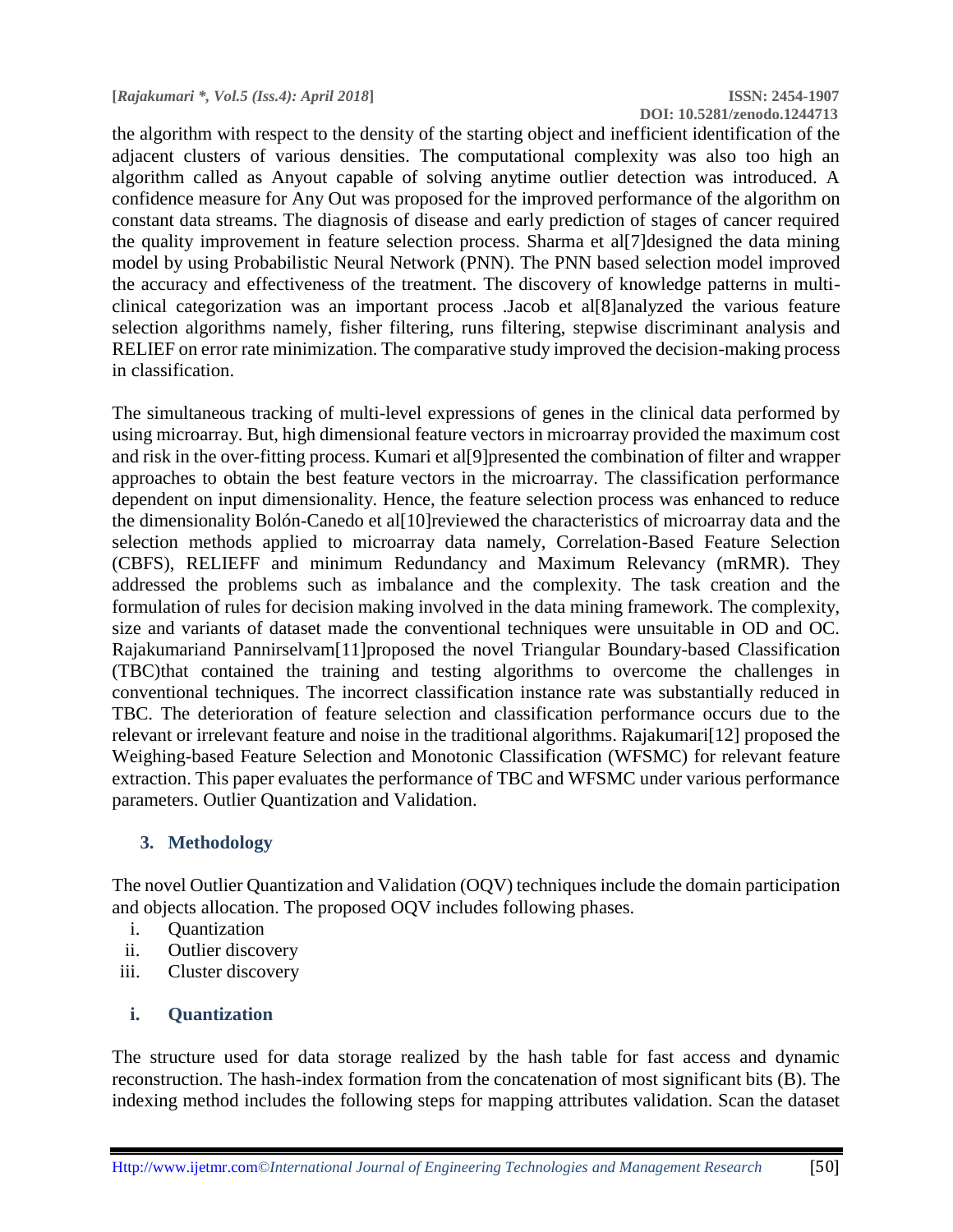**[***Rajakumari \*, Vol.5 (Iss.4): April 2018***] ISSN: 2454-1907**

 **DOI: 10.5281/zenodo.1244713**

(D) for candidate outlier cells discovery sequentially. Construct the index if the hash table key identifies the relevant cell. Map the relevant object to the cell .Increment the count value in the cell. The populated mapped cells and the count values are stored in structure (S).

The increase in precision and dimensionality will increase the number of cells exponentially as  $(2^{P*k})$  that increases the domain sparsity (same objects spread over the large cells). The static memory allotted for array structure is not effective, since the knowledge of populated cells only exists. The direct access instead of mapping is beneficial larger than the size and time taken.

#### **ii. Outlier Discovery**

The potential outlier cells validation in storage structure provides the outlier objects. The cell validation through the Nearest Neighbor (NN) search reduces the false positive rates. Moreover, the quantization based on distance metric assigns the objects in the cell as the outliers. The comparison of tolerance (T) with the domain count  $(s_{domain}^{count})$  as a replacement for of cell count reduces the false positive rates as follows:

 $S_{domain}^{count} = \sum \{ \forall s^{count} : s \in NN \}$  (1)

The neighbor limit (*N*) defines the NN search radius and the value *N=1* represents the cell is bounded and *N=3* denotes the cell in 3 distance from the target cell. The search is terminated if  $s_{domain}^{count} > T$  to provide the optimum value as in following algorithm.

| Initialize the storage structure $(S)$ , tolerant value $(T)$ , neighbor limit $(N)$ , count $(C)$ |
|----------------------------------------------------------------------------------------------------|
| <b>For</b> each d in D                                                                             |
| <i>I</i> =calculate the index of d                                                                 |
| Form the cell $(c)$ according to the index value                                                   |
| If $(c$ <i>/=invalid</i> )                                                                         |
| If $(c$ is unknown)                                                                                |
| $c_{known} = compare(S, I, T, N, s^{count})$                                                       |
| End if                                                                                             |
| End if                                                                                             |
| <b>End for</b>                                                                                     |
| Increment the count value $(C)$                                                                    |
| If $C>T$ then                                                                                      |
| Return false                                                                                       |
| <b>Else</b>                                                                                        |
| Return true                                                                                        |
| <b>End</b>                                                                                         |

Initially, the storage structure (S), neighbor limit (N), tolerance value (T) are initialized. Then, the index formation and cell formation according to the index is formed for each data in the large size dataset. The comparison of tolerance and count value extracts the valid cell coefficient value. The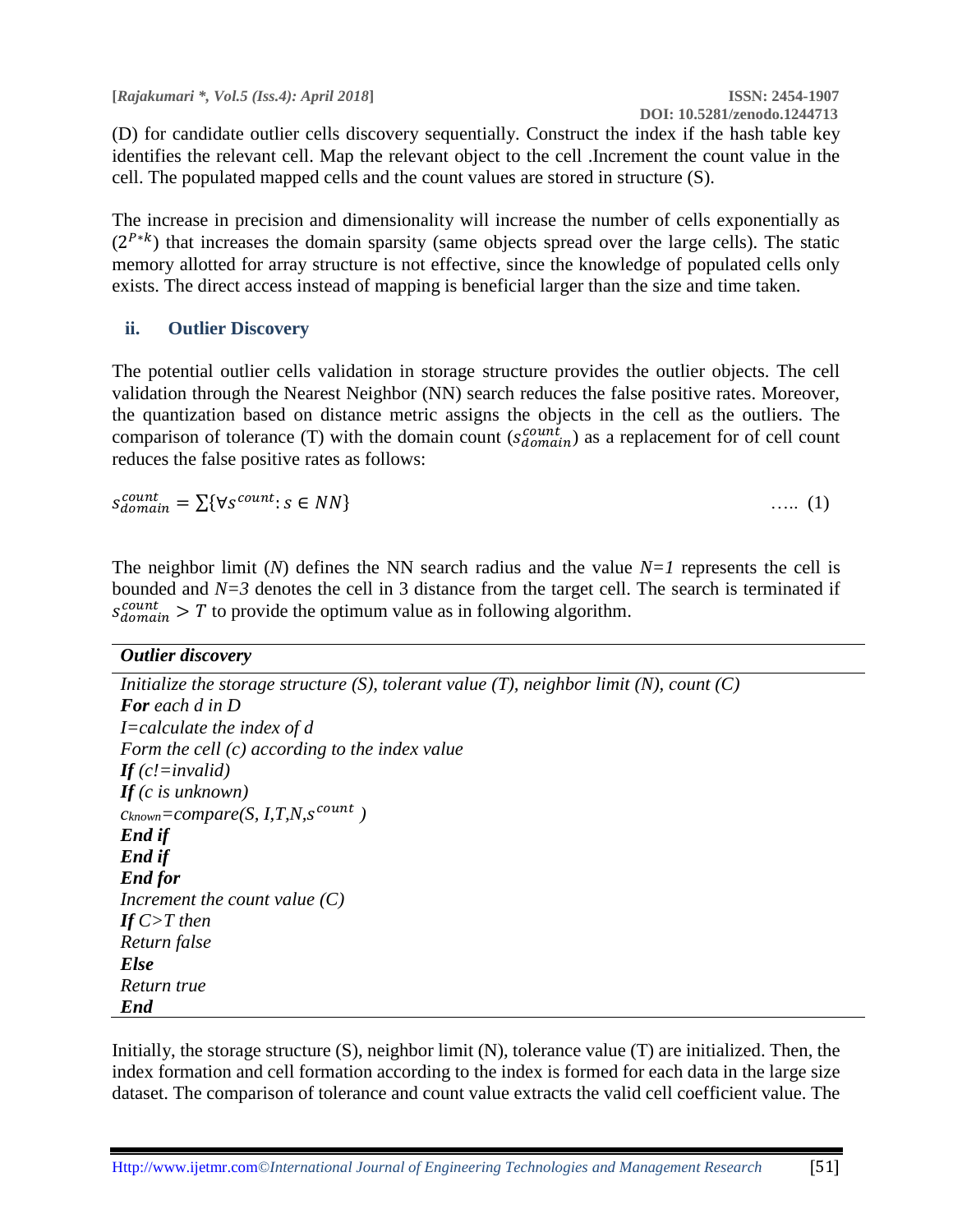**[***Rajakumari \*, Vol.5 (Iss.4): April 2018***] ISSN: 2454-1907**

count value is incremented if all the values are mapped for particular cell. Then, compare the tolerance value with the count value and generate false reports if it is greater than the tolerance or lesser than the tolerance value. The cell validation (either common or outlier) provides the valid outlier cells for each object.

#### **iii. Cluster Discovery**

The outlier cell lists construction and the validation is the major tasks in cluster discovery. The algorithm for cluster discovery process is as follows:

| <b>Cluster discovery</b>                                                                           |
|----------------------------------------------------------------------------------------------------|
| Initialize the storage structure $(S)$ , tolerant value $(T)$ , neighbor limit $(N)$ , count $(C)$ |
| <b>For</b> each d in D                                                                             |
| <i>I</i> =calculate the index of $d$                                                               |
| Form the cell (c) according to the index value                                                     |
| <b>If</b> $(c$ <i>!</i> =invalid)                                                                  |
| If $(c$ is unknown)                                                                                |
| $c_{known} = compare(S, I, T, N, s^{count})$                                                       |
| End if                                                                                             |
| End if                                                                                             |
| <b>End for</b>                                                                                     |
| Cluster $(c_{cluster})$ =new cluster of (S)                                                        |
| <b>While</b> iterator.next                                                                         |
| Increment the target cell count $(c_{count})$ and the domain count $(s_{count})$                   |
| If $(s_{count} > T)$                                                                               |
| If $(c=valid)$                                                                                     |
| <i>Merge</i> ( $s_{cluster}$ , $c_{cluster}$ )                                                     |
| End if                                                                                             |
| <b>End while</b>                                                                                   |
| Return true                                                                                        |

The symbols used in proposed OQV technique and associated description is listed in Table I.

| <b>Symbols</b>       | <b>Descriptions</b> |
|----------------------|---------------------|
| S                    | Storage structure   |
| $\overline{N}$       | Neighbor limit      |
|                      | Index value         |
| $\mathcal{C}$        | Cell                |
| $s_{domain}^{count}$ | Domain count        |
| T                    | Tolerance value     |
| $\overline{C}$       | Count               |
| $c_{cluster}$        | Cluster of cells    |

#### Table 1: Symbols and its descriptions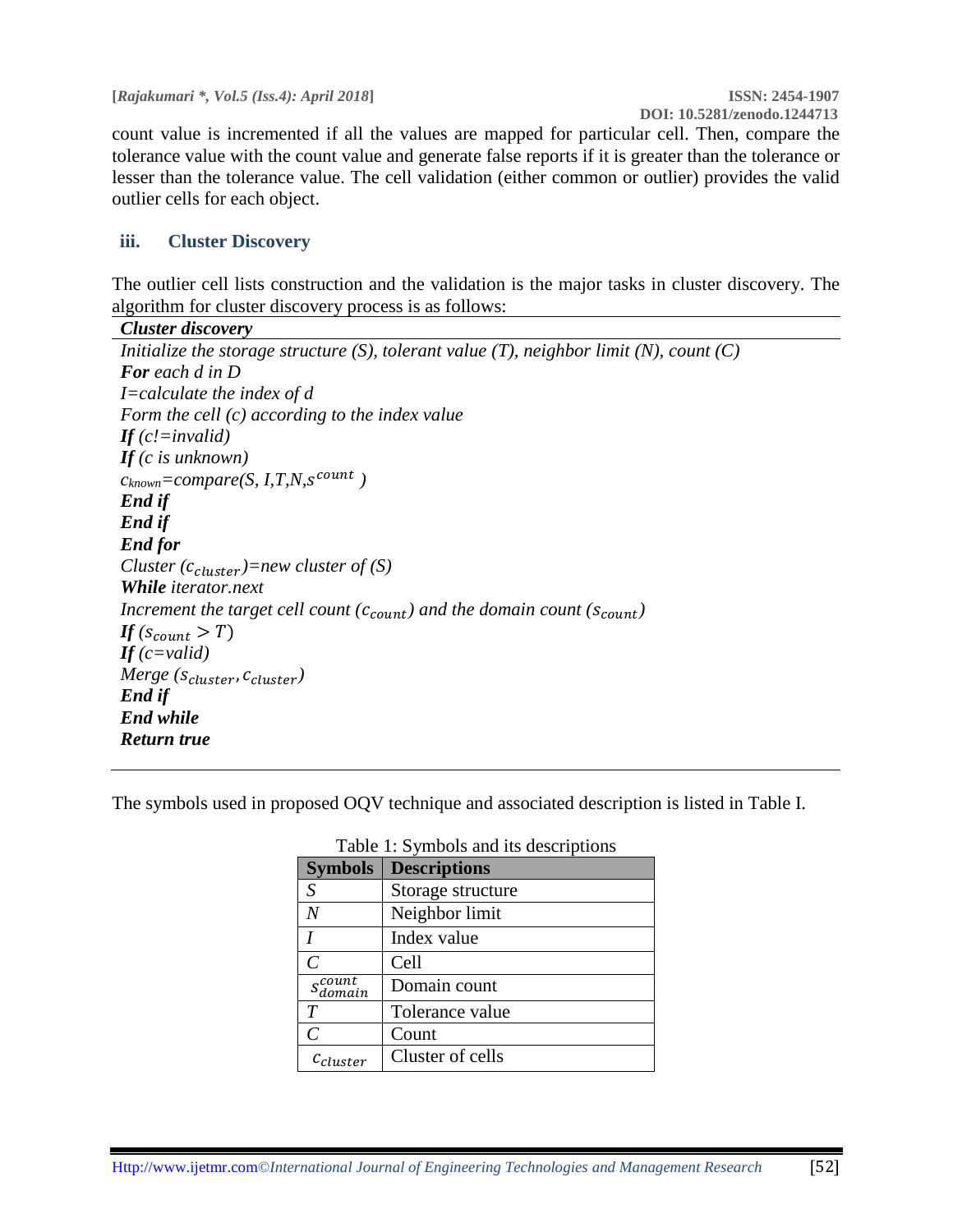**[***Rajakumari \*, Vol.5 (Iss.4): April 2018***] ISSN: 2454-1907**

 **DOI: 10.5281/zenodo.1244713**

The known cell validation follows the outlier discovery procedures. The cluster of storage structure is initialized with the value *C*. The comparison of domain count with the tolerance value offers the best mapping of domain values with the cluster values. The quantization prior to clustering reduces the complexity and enhances the simplicity of clustering process

The known cell validation follows the outlier discovery procedures. The cluster of storage structure is initialized with the value C. The comparison of domain count with the tolerance value offers the best mapping of domain values with the cluster values. The quantization prior to clustering reduces the complexity and enhances the simplicity of clustering process.

#### **4. Performance Analysis**

This section discusses the performance of proposed Outlier Quantization and Validation (OQV) on WDBC (Wisconsin Diagnostic Breast Cancer) Dataset regarding the number of attributes, accuracy and precision and etc., If the predictions include a minimum number of false positives and false negatives, the accuracy of the algorithm is rated as high. The True Positive (TP) is the negative instances detected as outliers by the classifier, False Positive (FP) is the number of instances that are incorrectly detected as outliers, True Negative (TN) is the number of the positive instances detected as non-outliers and False Negative (FN) is the number of instances that are not detected as outliers. Hence, the classification performance of the proposed approach is higher than the existing algorithms.

TP-Negative instances correctly detected as outliers

TN-Positive instances detected as non-outliers

FP-Instances detected as outliers detection incorrectly.

FN-Instances non-detected as outliers

The comparative analysis between the proposed OQV techniques with the existing Triangular Boundary-based Classification (TBC) and Weighing-based Feature Selection and Monotonic Classification (WFSMC) provides the effectiveness of OQV.

#### **i. Number of Attributes**

The variation of number of attributes over the boundary-based feature selection and classification, weighing based classification with the OQV conveys the applicability of OQV in real time data set handling.

Figure 1 shows the comparative analysis of number of attributes required for boundary/weighing based feature selection/classification and OQV techniques. For TBC and WFSMC, the no. of attributes required for implementation is 15 and 12. The merging/mapping concept and the quantization in proposed OQV techniques effectively reduces the number of attributes requirement (11) and it offers the 26.67 and 8.33 % reduction in number of attributes compared to TBC and WFSMC respectively.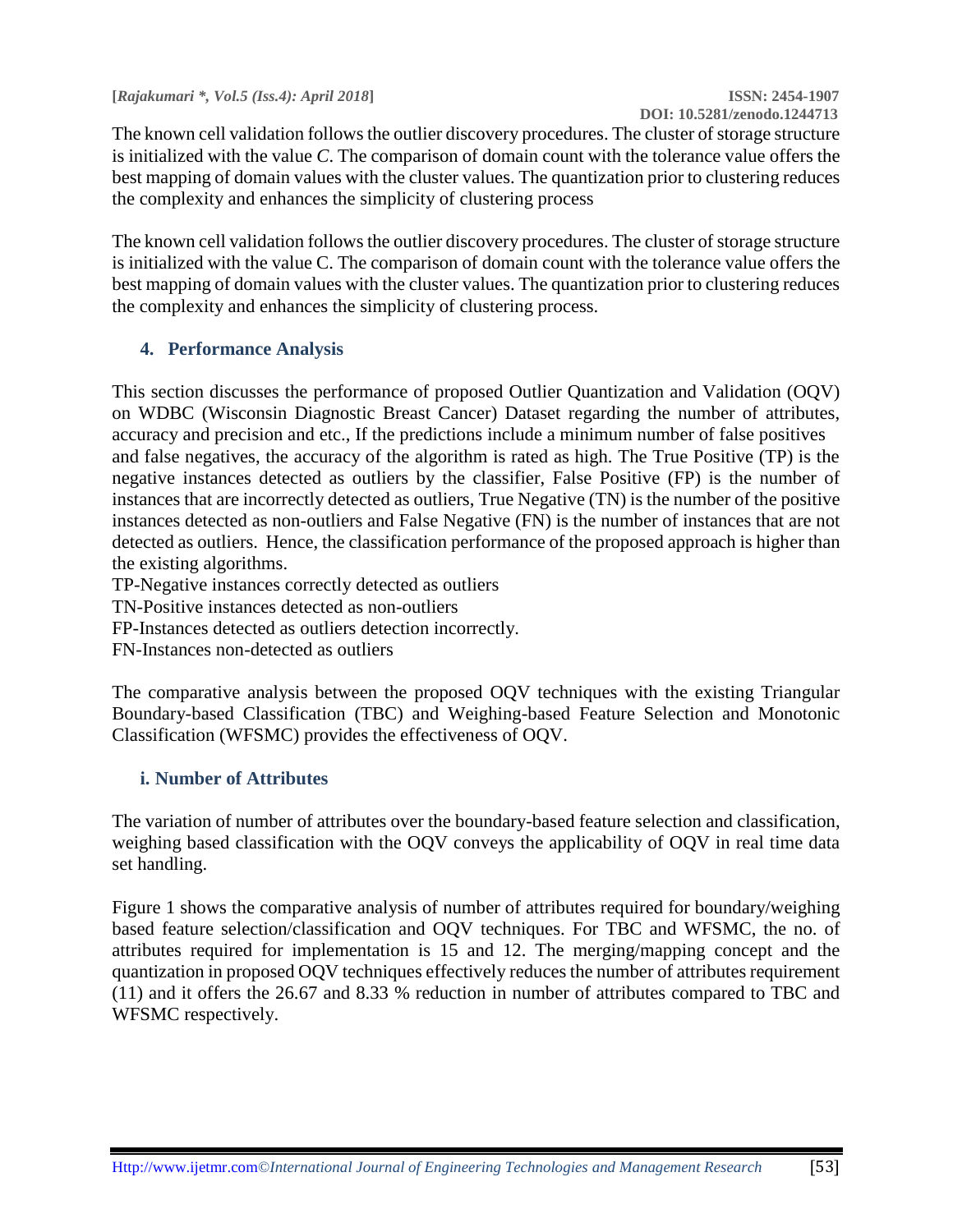

Figure 1: No. of attributes vs techniques

## **ii. Accuracy**

The variation of accuracy over the boundary-based feature selection and classification, weighing based classification with the OQV conveys that the proposed OQV has the higher accuracy.



Figure 2: Accuracy analysis

Figure 2 shows the comparative analysis of number of attributes required for boundary/weighing based feature selection/classification and OQV techniques. For TBC and WFSMC, accuracy values are 97.54 and 98.54 %. The merging/mapping concept and the quantization in proposed OQV techniques effectively improves the accuracy value (99.1 %) and it offers the 1.59 and 0.57 % improvement compared to TBC and WFSMC.

## **iii. Precision**

Precision is defined as the ratio of the number of true positives to the total number of true positive and false positive. Lower false positive rate denotes higher precision value while the increase in the false positive rate denotes the lower precision value. The variation of precision values over the boundary-based feature selection and classification, weighing based classification with the OQV conveys that the optimality and the validation/quantization mechanisms improves the precision value.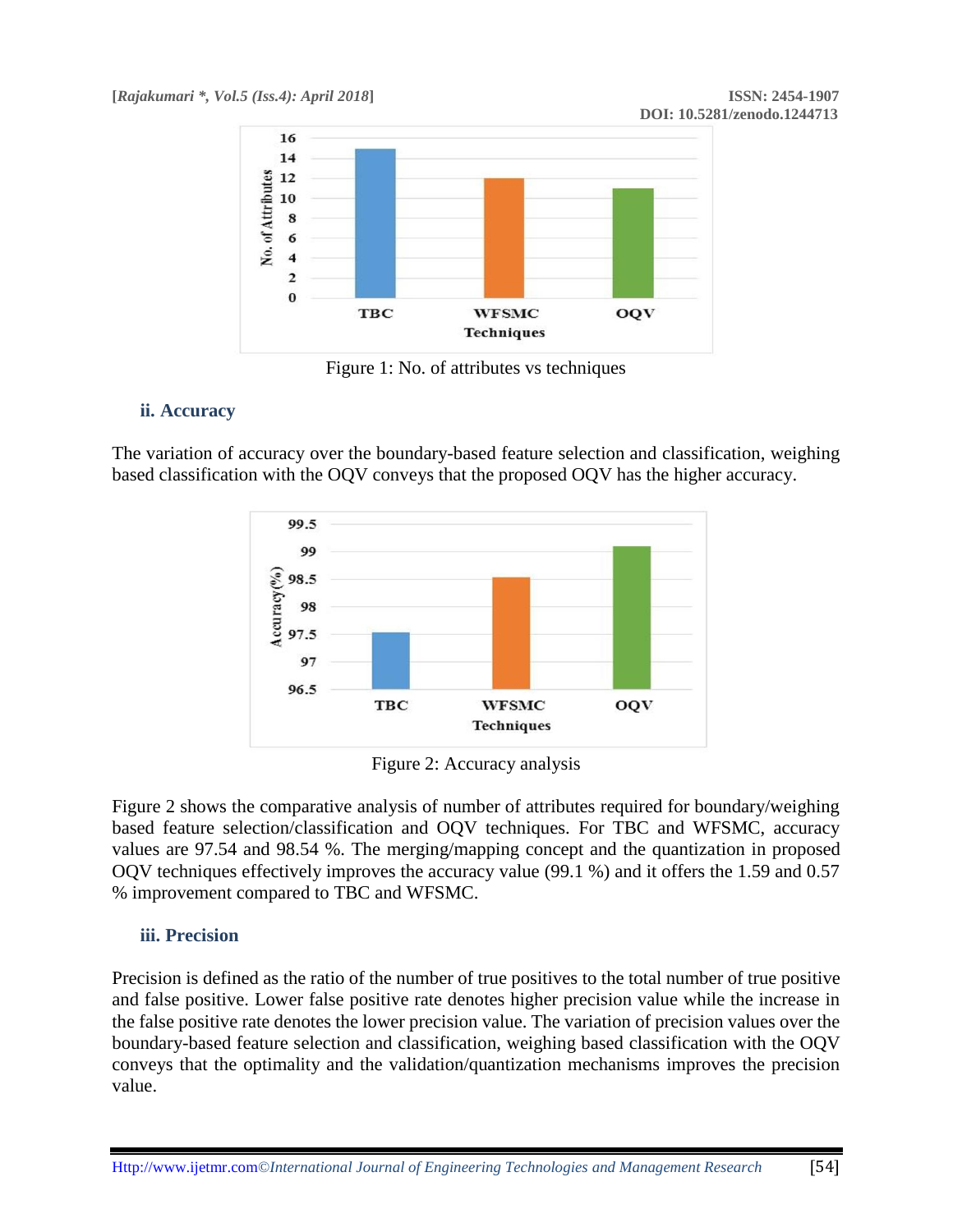

Figure 3: Precision analysis

Figure 3 shows the comparative analysis of precision of boundary/weighing based feature selection/classification and OQV techniques. For TBC and WFSMC, precision values are 0.9541 and 0.9631. The merging/mapping concept and the quantization in proposed OQV techniques effectively improves the precision value (0.988) and it offers the 3.55 and 2.59 % improvement compared to TBC and WFSMC.

## **iv. Recall**

The recall is also termed as sensitivity or true positive rate. It is the ratio of correctly predicted positive instances. Improving the recall can often decrease the precision. The increase in true positive prediction will increase the recall rate. The variation of precision values over the boundary-based feature selection and classification, weighing based classification with the OQV conveys that the optimality and the validation/quantization mechanisms improve the recall value.



Figure 4: Recall analysis

Fig. 4 shows the comparative analysis of recall values of boundary/weighing based feature selection/classification and OQV techniques. For TBC and WFSMC, recall values are 0.9811 and 0.9925. The merging/mapping concept and the quantization in proposed OQV techniques effectively improves the recall value (0.9998) and it offers the 1.91 and 4.73 % improvement compared to TBC and WFSMC.